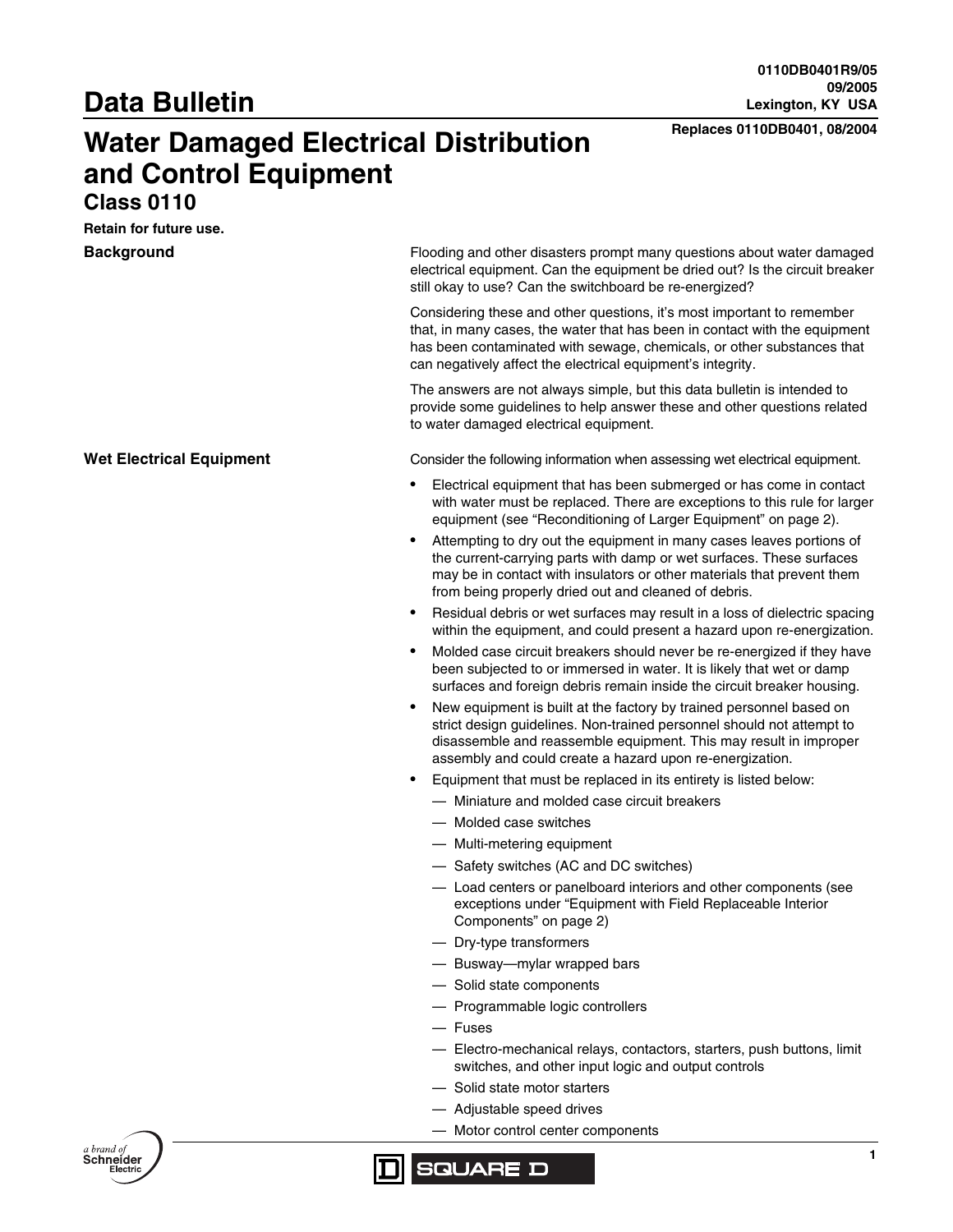<span id="page-1-0"></span>**Reconditioning of Larger Equipment** For certain types of equipment, disassembly may be performed by trained factory service personnel who are familiar with the equipment design and function. The Square D® Customer Information Center (CIC) can help in evaluating this equipment, and can make recommendations and discuss the next appropriate phase of recovery with customers. The number for the CIC is 1-888-SquareD (1-888-778-2733).

Equipment that may be reconditioned includes:

- Switchboard enclosures and bus structure (depends on bus structure arrangement and types of insulating materials used)
- **Switchgear**
- Low-voltage power circuit breakers<sup>1</sup>
- Medium voltage circuit breakers
- Low voltage bolted-pressure switches[1](#page-1-2)
- Medium voltage switches
- Motor control center enclosures and bus structure (depends on bus structure arrangement and type of insulating materials used)
- Panelboard and load center enclosures
- Liquid-filled power transformers
- Cast-resin transformers
- Busway—epoxy coated bars

Reconditioning of this equipment may include repair or replacement of internal components. This service should only be performed by qualified personnel familiar with the operation and construction of such equipment. The ability to recondition this equipment will vary depending on equipment age, contamination level of the water, and the length of time in contact with water.

Generally, this type of replacement is limited to a load center or panelboard type of product where the entire assembly can be removed and replaced as a unit.

Enclosures possibly can be reused in this case if they have not been subjected to physical damage and if they have been properly cleaned of all debris and foreign materials.

Contact your local Schneider Electric/Square D representative for possible replacement interior assemblies.

Equipment with mechanical components that cannot be field replaced, such as a safety switch, must be removed and replaced in its entirety. These mechanical components are critical to proper operation of the equipment and may have sustained damage.

### **2** © 1993–2005 Schneider Electric All Rights Reserved

## <span id="page-1-1"></span>**Equipment with Field Replaceable Interior Components**

<span id="page-1-2"></span>Low voltage power circuit breakers and bolted-pressure switches cannot be dried out and cleaned. They must be repaired with new parts including mechanisms, trip units/fuses, and other electrical components.